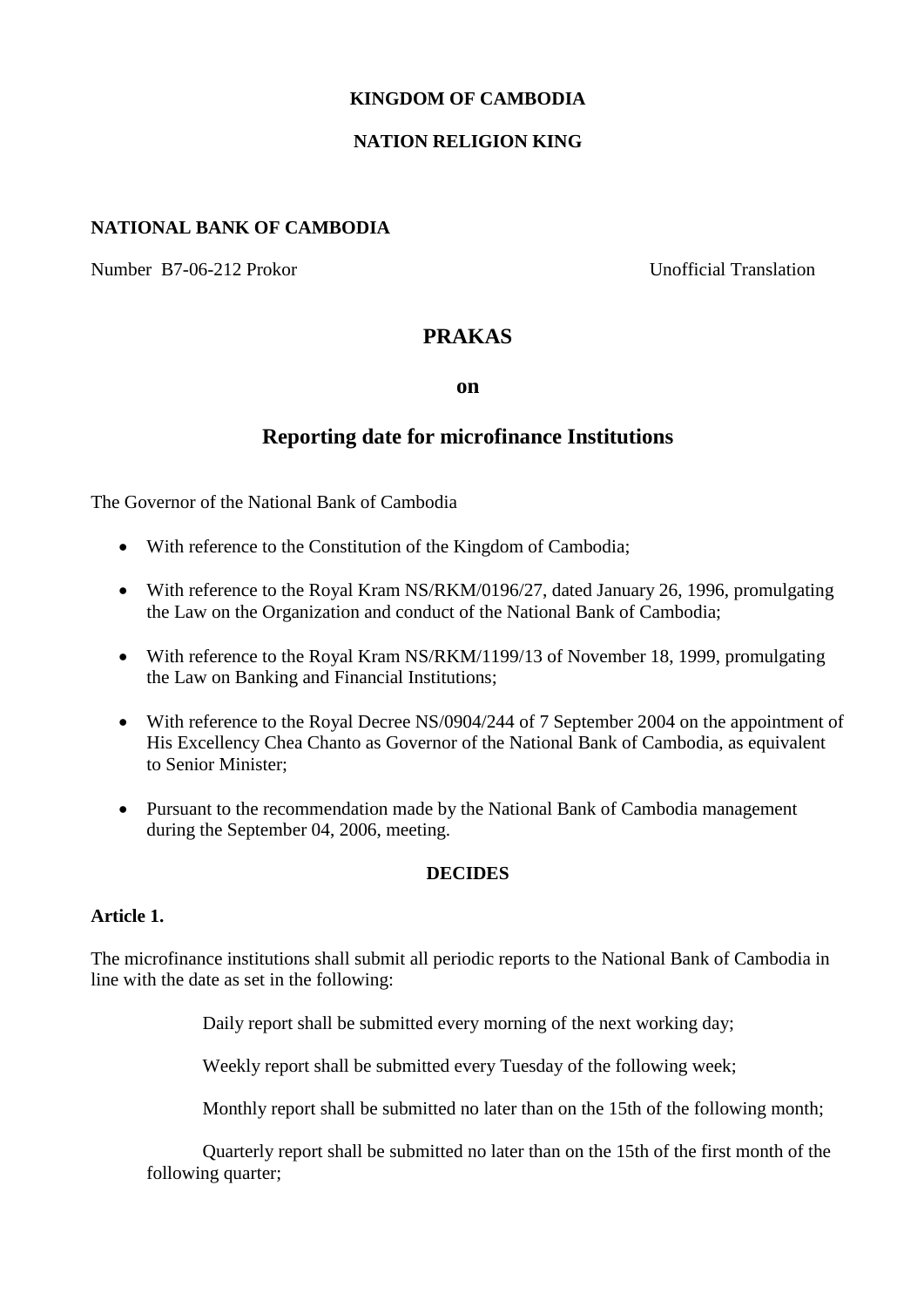Annual report (audited financial statement) shall be submitted no later than on 30 April of the following year;

Report on reserve requirement shall be submitted following the annual schedule set by the National Bank of Cambodia;

Publication of annual audited of financial statements shall be submitted no later than on the 30 June of the following year.

#### **Article 2**

The microfinance institutions shall reply to the letters on the date specified by the National Bank of Cambodia.

#### **Article 3**

A microfinance institution is allowed to submit reports on the next working day in the case that the date mentioned in Article 1 and Article 2 falls on a weekend or public holiday.

#### **Article 4**

The microfinance institutions which do not comply with Articles 1 and 2 above shall be subject to the following fines:

#### a. For report:

No. of days late 9; Amount

From 1 to 5 days 9; 50,000 Riels per day

From 6 to 10 days 300,000 Riels per day

From 11 to 15 days 700,000 Riels per day

From more than 16 days, microfinance institutions will be subject to a written warning and public announcement.

b. For replies letters and other information:

No. of days late ; Amount

From 1 to 5 days ; 50,000 Riels per day

From 6 to 10 days #9; 300,000 Riels per day

From more than 11 days, microfinance institutions will be subject to a written warning and public announcement.

#### **Article 5**

Other previous provisions contrary to this Prakas are hereby repealed.